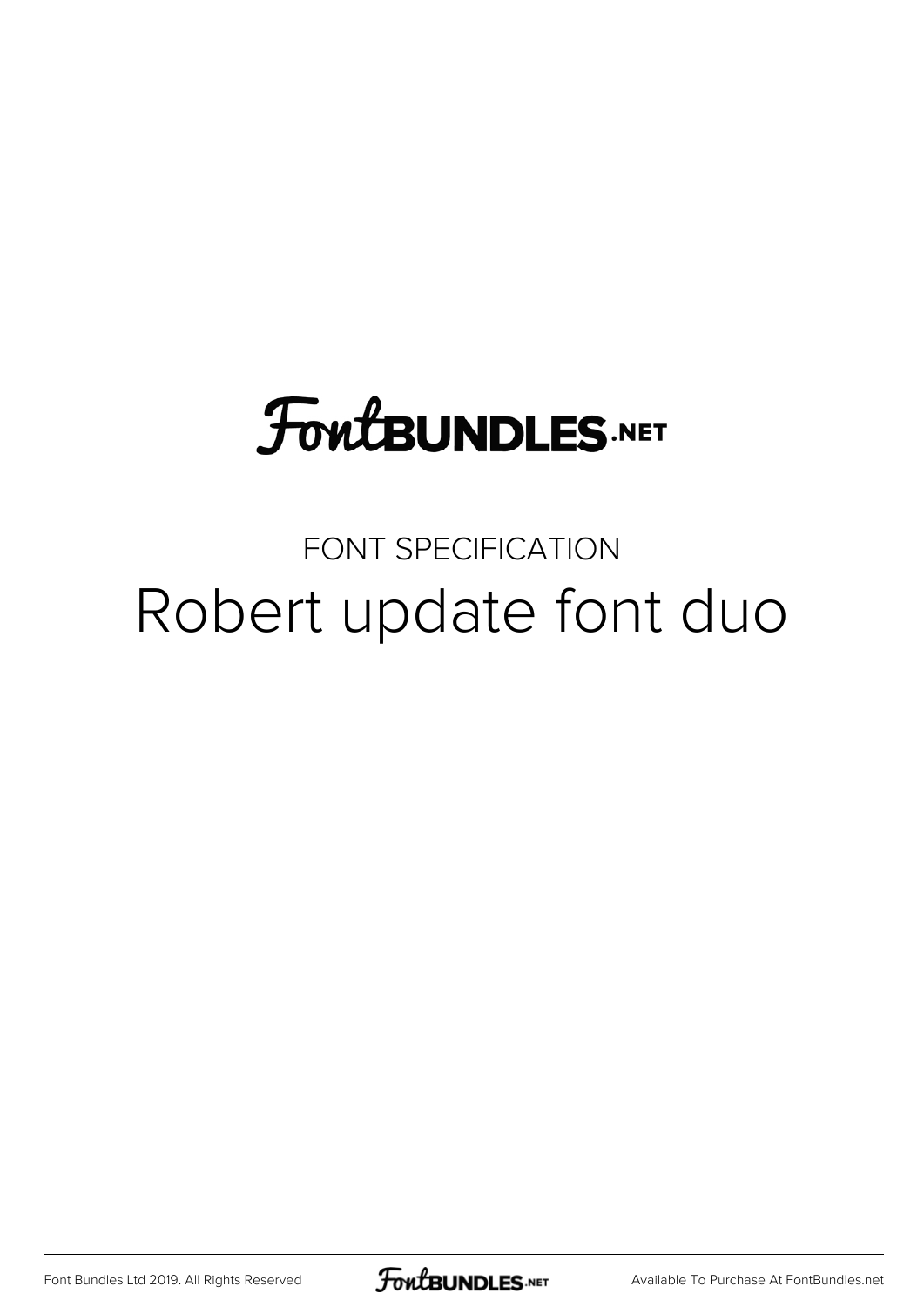### Robert - Regular

**Uppercase Characters** 

#### RBCDEFGHIJKLMNOPQRSTUVWXYZ

Lowercase Characters

Numbers

## 0123456789

Punctuation and Symbols

All Other Glyphs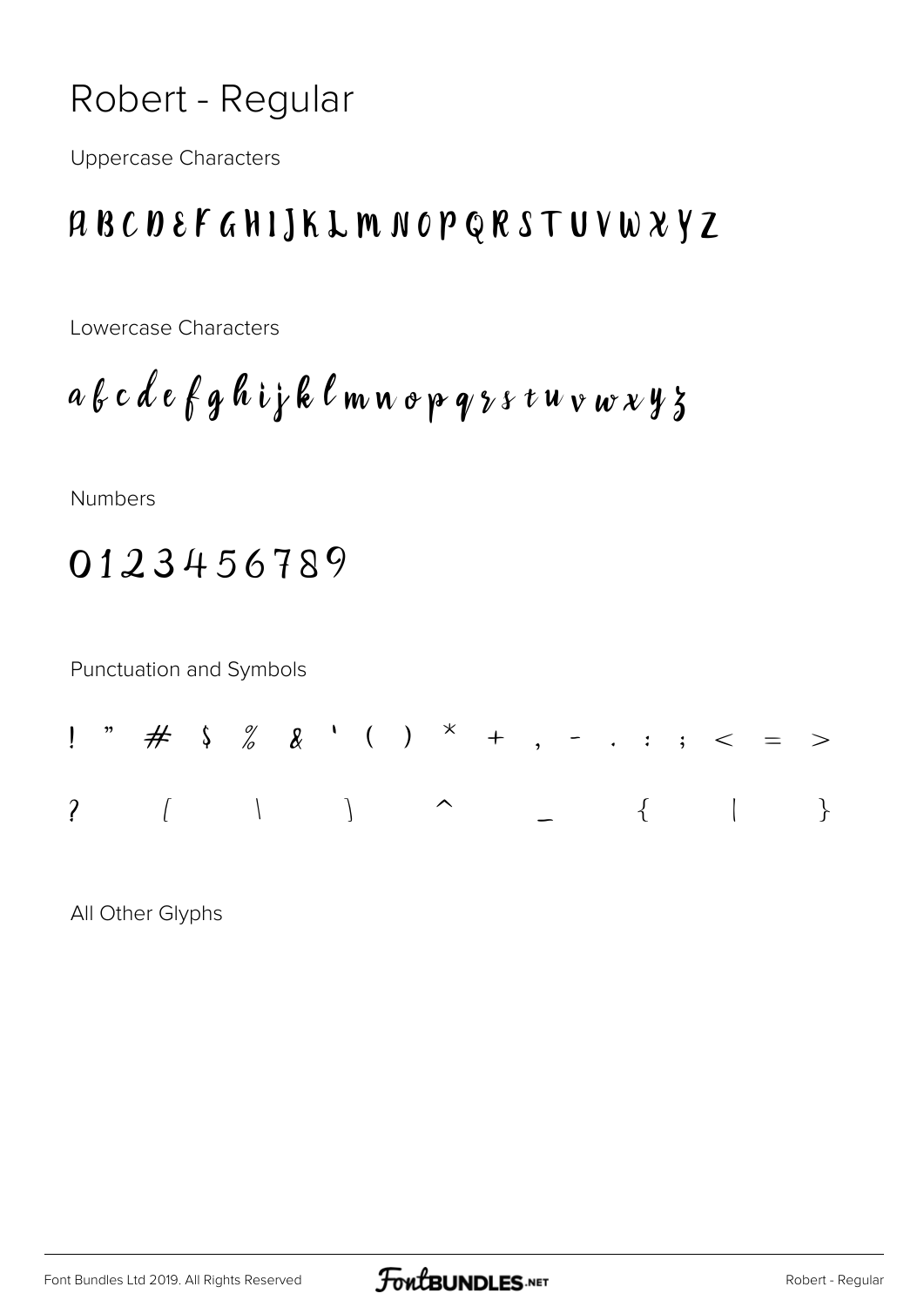### Robert update - Regular

**Uppercase Characters** 

### **ABCDEFGHIJKLMNOPQRSTUVWXYZ**

Lowercase Characters

$$
a\,b\,c\,d\,e\,f\,g\,h\,i\,j\,k\,\ell\,m\,n\,o\,p\,q\,\gamma\,\nu\,t\,u\,v\,w\,\nu\,\gamma\,z
$$

**Numbers** 

## 0123456789

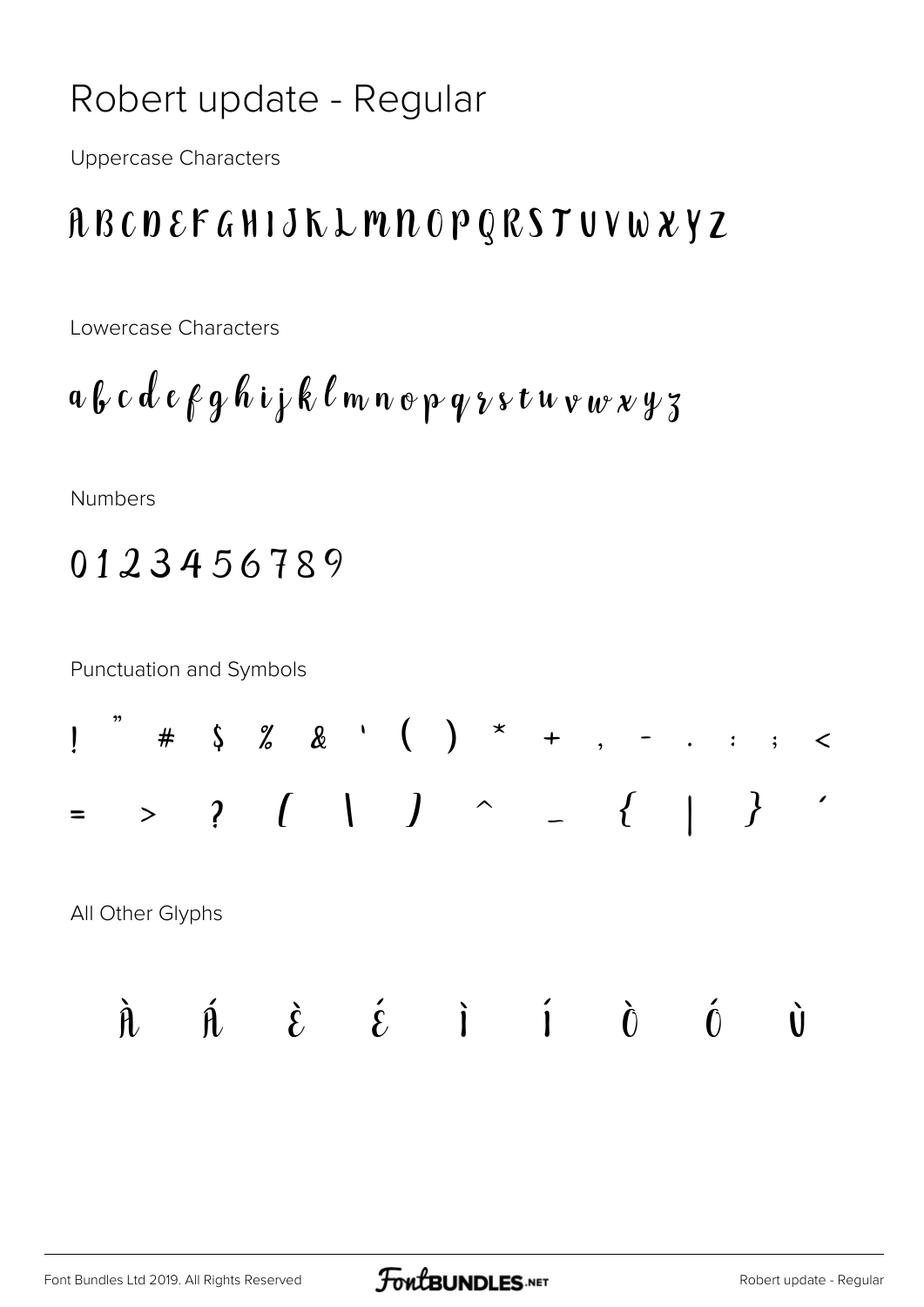$\begin{array}{ccccccccccccccccc} \hat{\mathsf{U}} & \hat{\mathsf{Y}} & \hat{\mathsf{u}} & \hat{\mathsf{u}} & \hat{\mathsf{u}} & \hat{\mathsf{u}} & \hat{\mathsf{c}} & \hat{\mathsf{c}} & \hat{\mathsf{c}} & \hat{\mathsf{c}} & \hat{\mathsf{c}} & \hat{\mathsf{c}} & \hat{\mathsf{c}} & \hat{\mathsf{c}} & \hat{\mathsf{c}} & \hat{\mathsf{c}} & \hat{\mathsf{c}} & \hat{\mathsf{c}} & \hat{\mathsf{c}} & \hat{\mathsf{c}} & \hat{\mathsf{c}} & \hat{\mathsf{c}} & \hat{\mathsf{c}} & \hat$  $\phi$  ù  $\phi$  '  $\sim$   $\phi$  a  $\rightarrow$ alle de  $\int d^2b$ Add d'Ider ruel  $f$   $f^{\infty}g$   $g^{\infty}g^{\infty}h$  jæk k kal de

[Font Bundles Ltd 2019. All Rights Reserved](https://fontbundles.net/) **FoutBUNDLES.NET** [Robert update - Regular](https://fontbundles.net/)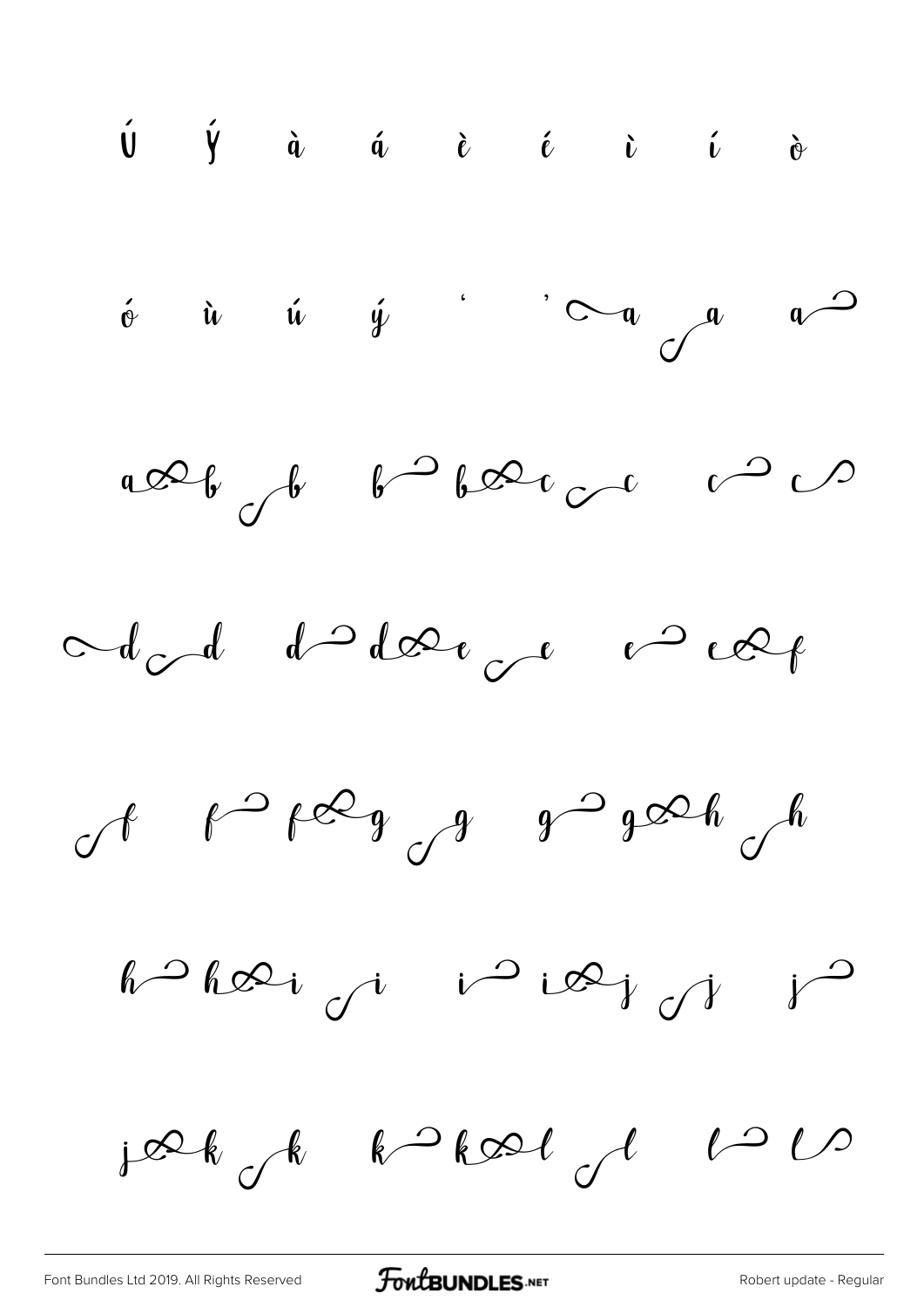

[Font Bundles Ltd 2019. All Rights Reserved](https://fontbundles.net/) **FoutBUNDLES.NET** [Robert update - Regular](https://fontbundles.net/)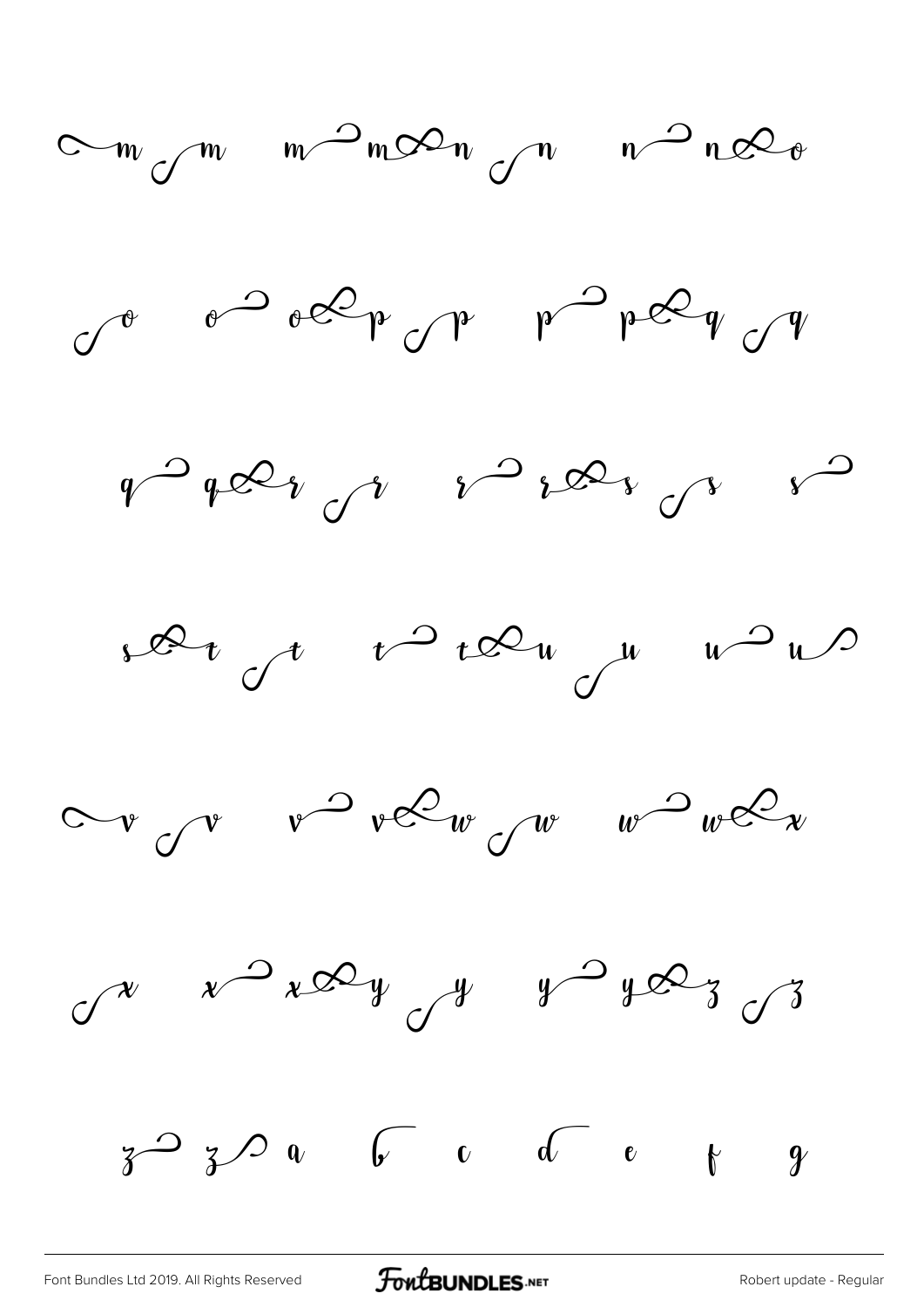|  | $\begin{array}{ccccccccc}\n\sqrt{2} & i & j & k & c & m & v & o\n\end{array}$                                   |  |  |  |
|--|-----------------------------------------------------------------------------------------------------------------|--|--|--|
|  | $\begin{array}{ccccccccc}\nq & & v & & \gamma & & \overline{U} & & u & & v & & w & & \gamma & y \\ \end{array}$ |  |  |  |

 $\mathcal{E}$  $\sim$ 

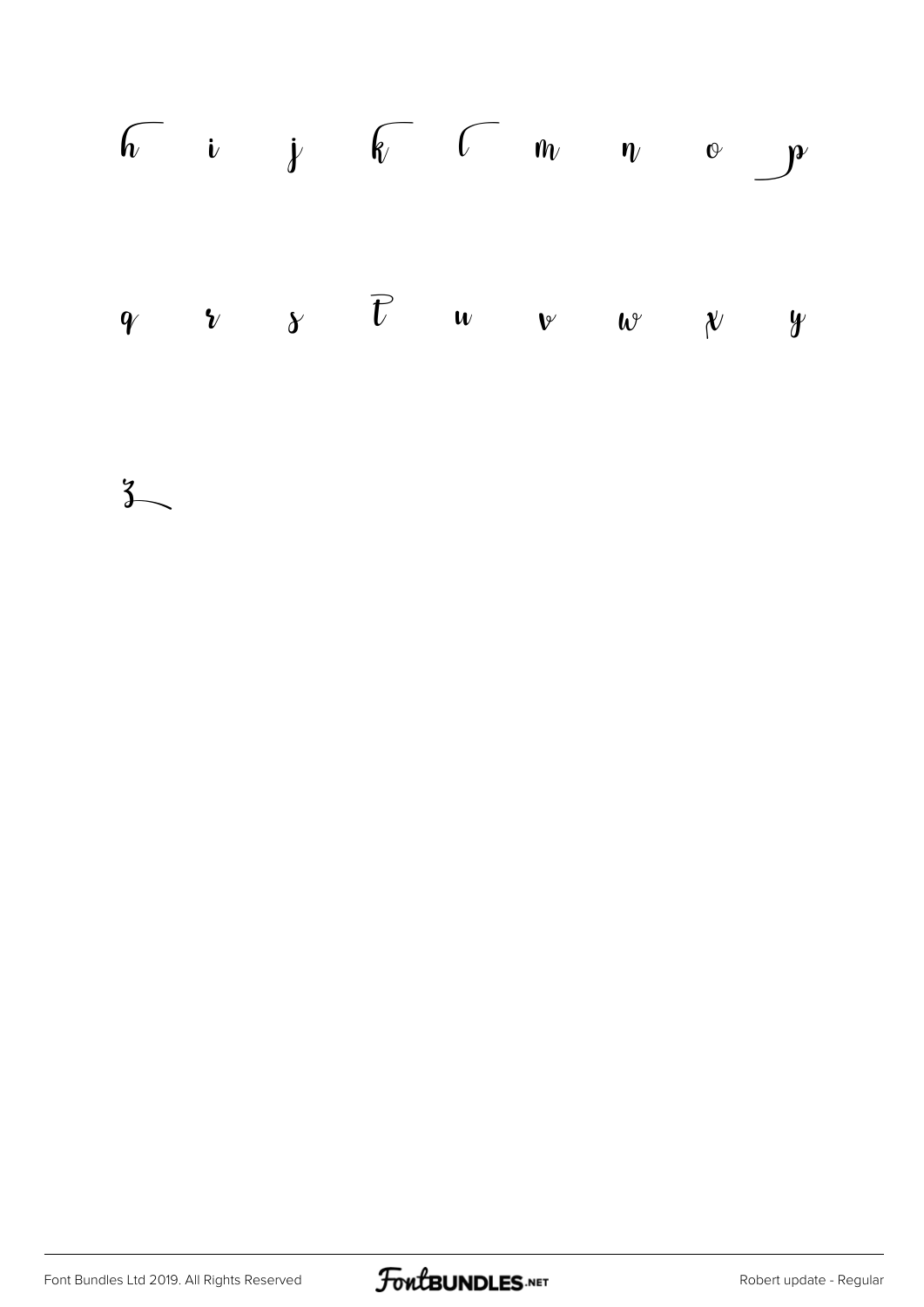#### Mr. maker - Regular

**Uppercase Characters** 

# ABCDEFGHIJKLMNOPQRSTUVW XYZ

Lowercase Characters

# abcdefghijklmnopqrstuvwxyz

**Numbers** 

# 0123456789

Punctuation and Symbols



All Other Glyphs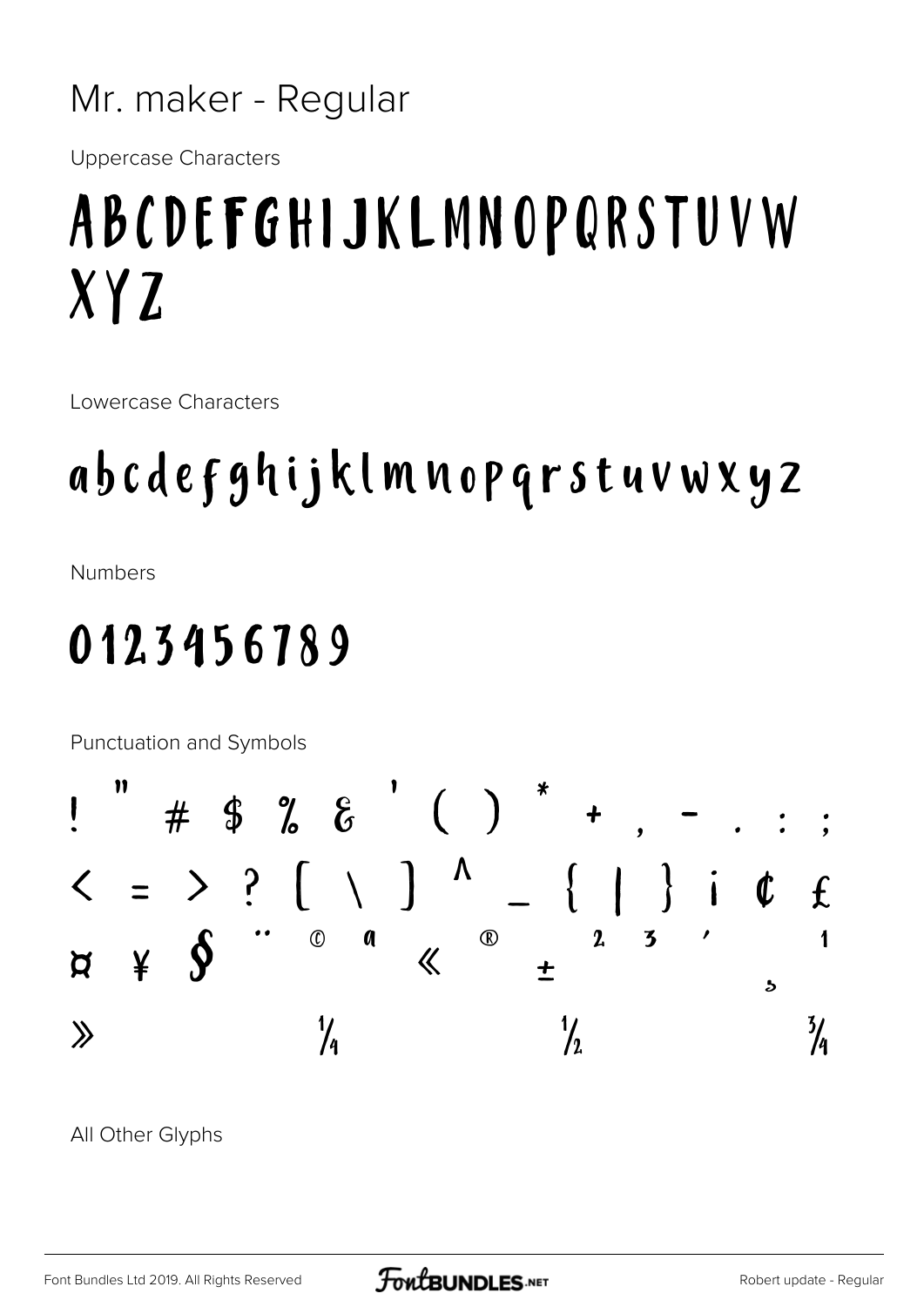| À Á Â Ã Ä Å Æ Ç È                                                                                                                                                                                                                                                                                                                                                                                                                |  |  |  |  |
|----------------------------------------------------------------------------------------------------------------------------------------------------------------------------------------------------------------------------------------------------------------------------------------------------------------------------------------------------------------------------------------------------------------------------------|--|--|--|--|
| É Ê Ë Ì Í Î Ï Đ Ñ                                                                                                                                                                                                                                                                                                                                                                                                                |  |  |  |  |
| $\begin{matrix} \mathbf{0} & \mathbf{0} & \mathbf{0} & \mathbf{0} & \mathbf{0} & \mathbf{0} & \mathbf{0} & \mathbf{0} & \mathbf{0} & \mathbf{0} & \mathbf{0} & \mathbf{0} & \mathbf{0} & \mathbf{0} & \mathbf{0} & \mathbf{0} & \mathbf{0} & \mathbf{0} & \mathbf{0} & \mathbf{0} & \mathbf{0} & \mathbf{0} & \mathbf{0} & \mathbf{0} & \mathbf{0} & \mathbf{0} & \mathbf{0} & \mathbf{0} & \mathbf{0} & \mathbf{0} & \mathbf{0$ |  |  |  |  |
| $\begin{matrix} \mathbf{0} & \mathbf{0} & \mathbf{0} & \mathbf{0} & \mathbf{0} & \mathbf{0} & \mathbf{0} & \mathbf{0} & \mathbf{0} & \mathbf{0} & \mathbf{0} & \mathbf{0} & \mathbf{0} & \mathbf{0} & \mathbf{0} & \mathbf{0} & \mathbf{0} & \mathbf{0} & \mathbf{0} & \mathbf{0} & \mathbf{0} & \mathbf{0} & \mathbf{0} & \mathbf{0} & \mathbf{0} & \mathbf{0} & \mathbf{0} & \mathbf{0} & \mathbf{0} & \mathbf{0} & \mathbf{0$ |  |  |  |  |
| $\dot{a}$ avec $\dot{c}$ $\dot{e}$ $\dot{e}$ $\dot{e}$ $\ddot{e}$ $\ddot{c}$ i                                                                                                                                                                                                                                                                                                                                                   |  |  |  |  |
| $\hat{\mathbf{i}}$ $\hat{\mathbf{i}}$ $\hat{\mathbf{w}}$ $\hat{\mathbf{v}}$ $\hat{\mathbf{v}}$ $\hat{\mathbf{v}}$ $\hat{\mathbf{v}}$ $\hat{\mathbf{v}}$ $\hat{\mathbf{v}}$                                                                                                                                                                                                                                                       |  |  |  |  |
| ø ù ú û ü ý ÿ Œ æ                                                                                                                                                                                                                                                                                                                                                                                                                |  |  |  |  |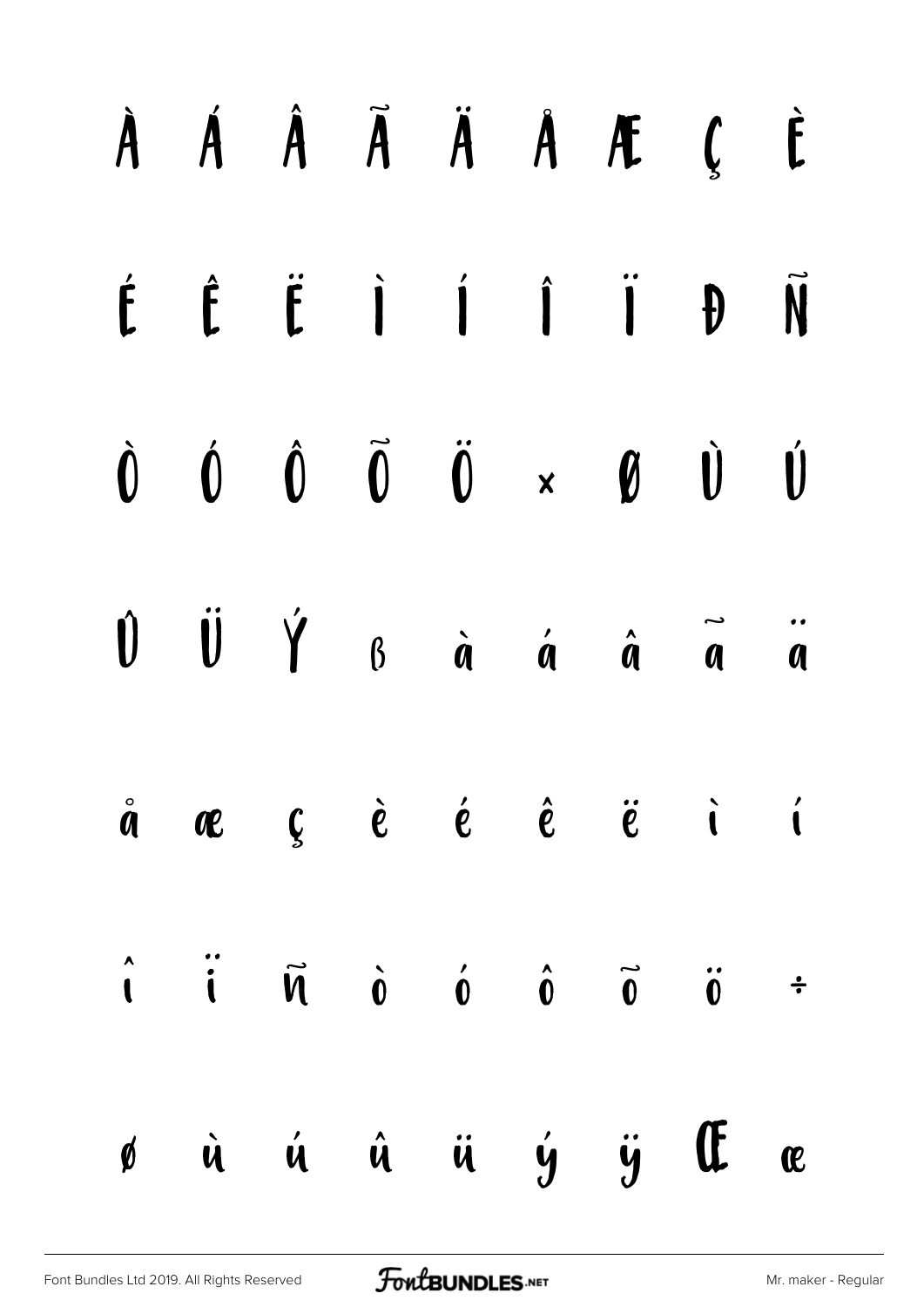#### ŸŽžf  $\sqrt{2}$  $\overline{\phantom{a}}$  $\lambda$  $\epsilon$  $, ,$  $\bullet$  $, +$  $+$  ...  $\leftarrow$  > CA A A A A B **TM**  $\mathbf{b}$  $\boldsymbol{\epsilon}$  $\begin{picture}(120,15) \put(0,0){\line(1,0){155}} \put(15,0){\line(1,0){155}} \put(15,0){\line(1,0){155}} \put(15,0){\line(1,0){155}} \put(15,0){\line(1,0){155}} \put(15,0){\line(1,0){155}} \put(15,0){\line(1,0){155}} \put(15,0){\line(1,0){155}} \put(15,0){\line(1,0){155}} \put(15,0){\line(1,0){155}} \put(15,0){\line(1,0){155}}$  $\mathbb{D}$  of  $\mathbb{D}$  $\int_{0}^{1}$  $\beta$ L'AFF & FU  $\sqrt{f}$  $H_{\nu}H^{\nu}$  $G$   $G$   $H$   $H$  $\int_0^\infty$  $\bigcap$ GRUJ JARA  $\mathbb{K}$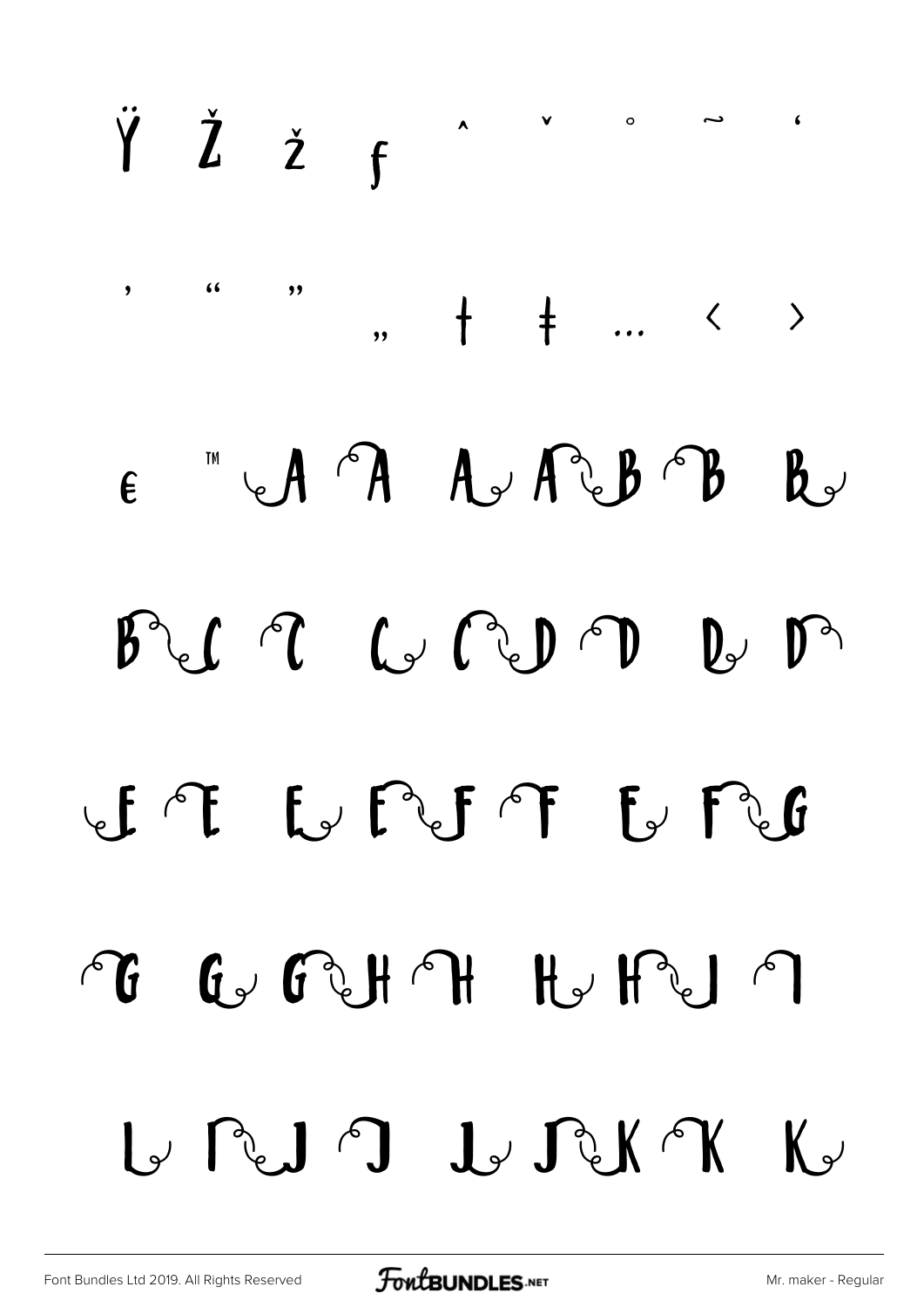REAL LUPAM NUM NN NUMMPO CUMP P B PLIN Q PLRP  $R\rightarrow R\$  is  $S\$  is set of  $L\rightarrow$ MUTU LUMIN LUM  $W^{\frown}W$   $W^{\frown}W^{\frown}X$   $X^{\frown}Y^{\frown}Y$  $V\vee V\vee I\cap L\vee L\cap C\neq\emptyset$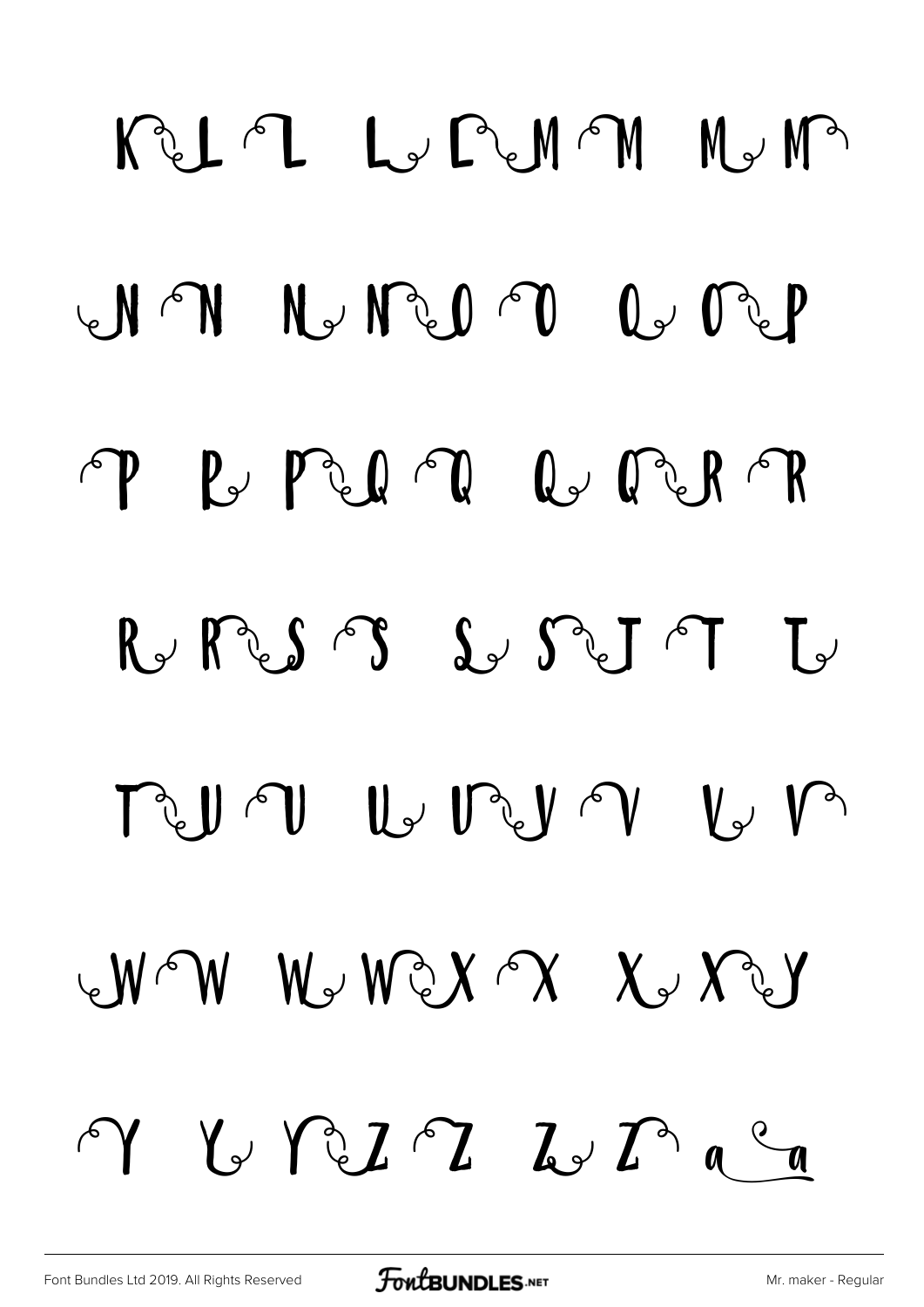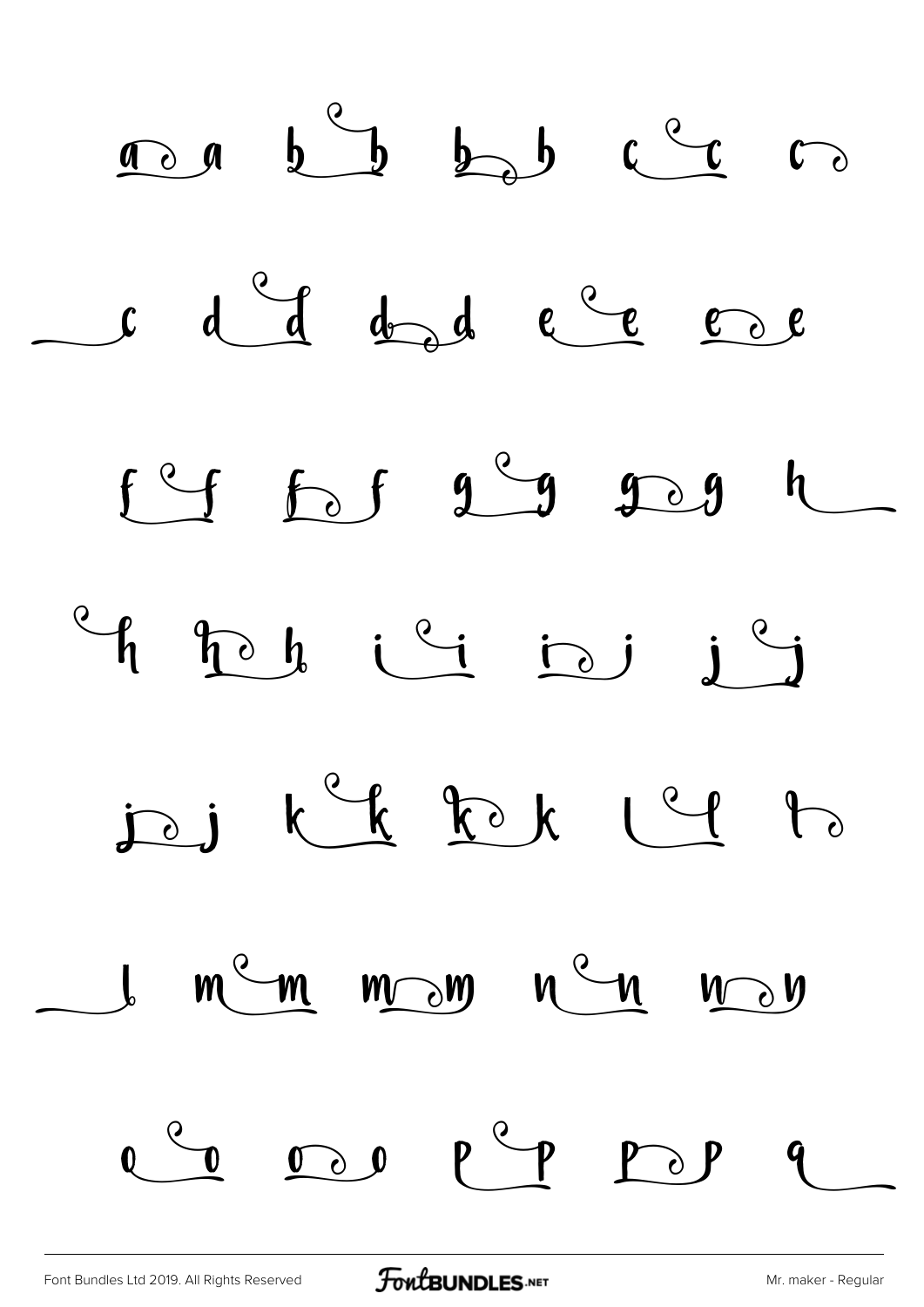